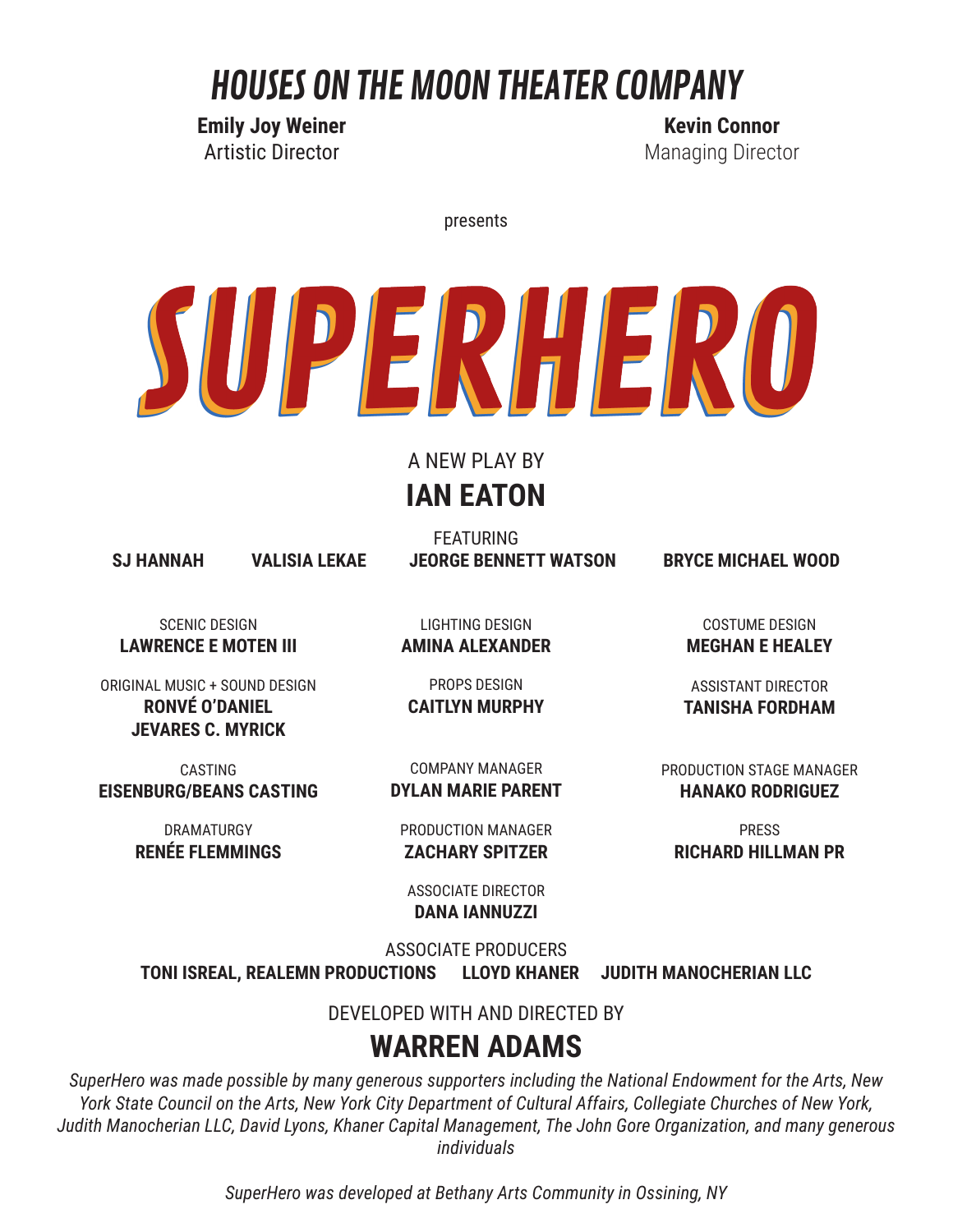## A NOTE FROM THE PLAYWRIGHT

*In a year originally dedicated to clarity, I spent the better part of 2020 in fear and confusion: fear of a tainted inhale, misinformation, contamination, isolation, racism, being trapped, or being hunted. I've never failed a New Year's resolution so miserably.*

*Sometimes when I'm weak and feel beaten I retreat inward and look for light, a North Star to find my way back.*

*SuperHero is the story that reminds me that I can push on. Whenever I think of it, I have to smile and shake my head, and remember how fortunate I am to have gone through something so unfortunate. Yes, I'm still learning lessons from the ten-year old version of myself. He's a trip.* 

*The first time I wrote a story about him, it was for another show called gUNCOUNTRY, and it was about 15-minutes long. From there, it grew to be a 40-minute one-person show that was well-received in theaters, schools, and prisons from Brooklyn, NY to Enfield, CT. Then, in 2021 during a residency at Bethany Arts Community, my director, Warren Adams, convinced me that I should consider letting it grow again and turn it into a four person show. I thought he was mad- and I still do. But as it turns out, there was still more to say, and not just for me, but for the other people within that sphere. They spoke and yelled my story. Dreamed it, laughed it, cried it, and rapped it.* 

*A story about a young boy overcome with insecurity and loss, who fantasizes about having super powers with the hope that they will solve all of his problems. It's about making choices, and even if bad ones are made, it doesn't have to mean THE END. This show celebrates recognizing our heroes, making brave choices, and making new beginnings.*

*For this reason, HOTM is the perfect production partner for this show. I've seen first hand how they encourage and advocate for unheard voices, and how partnering with marginalized communities can make a difference.*

#### *Ian Moses Eaton*

## SPECIAL THANKS FROM THE PLAYWRIGHT

*Most of the people I'd like to thank are already listed in this program! So just take that finger and scuh-roll! Thank you to our donors and all of the incredibly talented crew members and actors who have come together to make this possible. Shout out to Eisenberg/Beans casting for helping to bring this family together. Thank you to Jeffrey Solomon and Emily Joy Weiner for your continued love and support. Opening space for me opened up my heart and I am eternally grateful to you both. Thanks to Jane Dubin for a firm and kind guiding hand on the shoulder. Thank you to the HOTM Architects, who listened, laughed and gave critical feedback to nurture this piece. Thank you to my first director Marilyn Torres who embarked with me on this journey as a one person show once upon a time ago. I couldn't have been luckier to find a more talented, soulful and adept person - who grew up down the block from me! Thank you to Ellen Lieberman for your continued support and encouragement. This includes my "Team Steve" brethren Channie Waites and Craig Anthony Bannister. I'd like to thank the phenomenally talented actors who sat in rehearsal rooms with me for hours to workshop this piece and bring it to the stage - Valisia LeKae, Derrick Williams, Darius Jordan Lee, and Lance Roberts. Special shout out to Dana Iannuzzi, Hanako Rodriguez, Emily Cordes, Kevin Connor, Dylan Parent, Kelly Merritt, Tanisha Fordham, Renee' Flemings and Susan Goodwille for keeping this train on the rails! So much appreciation to Warren Adams for breathing light and new life into this work. Thank you for challenging me, believing in me, disagreeing with me, holding me up, encouraging me, partnering with me and befriending me. What you've done is nothing short of SuperHeroic and I am grateful to you, pal. Whoosh! Thank you to all who have listened to this story in all of its forms throughout the years and thank you to those who are about to…Finally thanks to Elena Eaton, Alonzo Eaton, and Barry Xavier Eaton. You are all and always will be my heroes. And hey yo Kev! Thx.*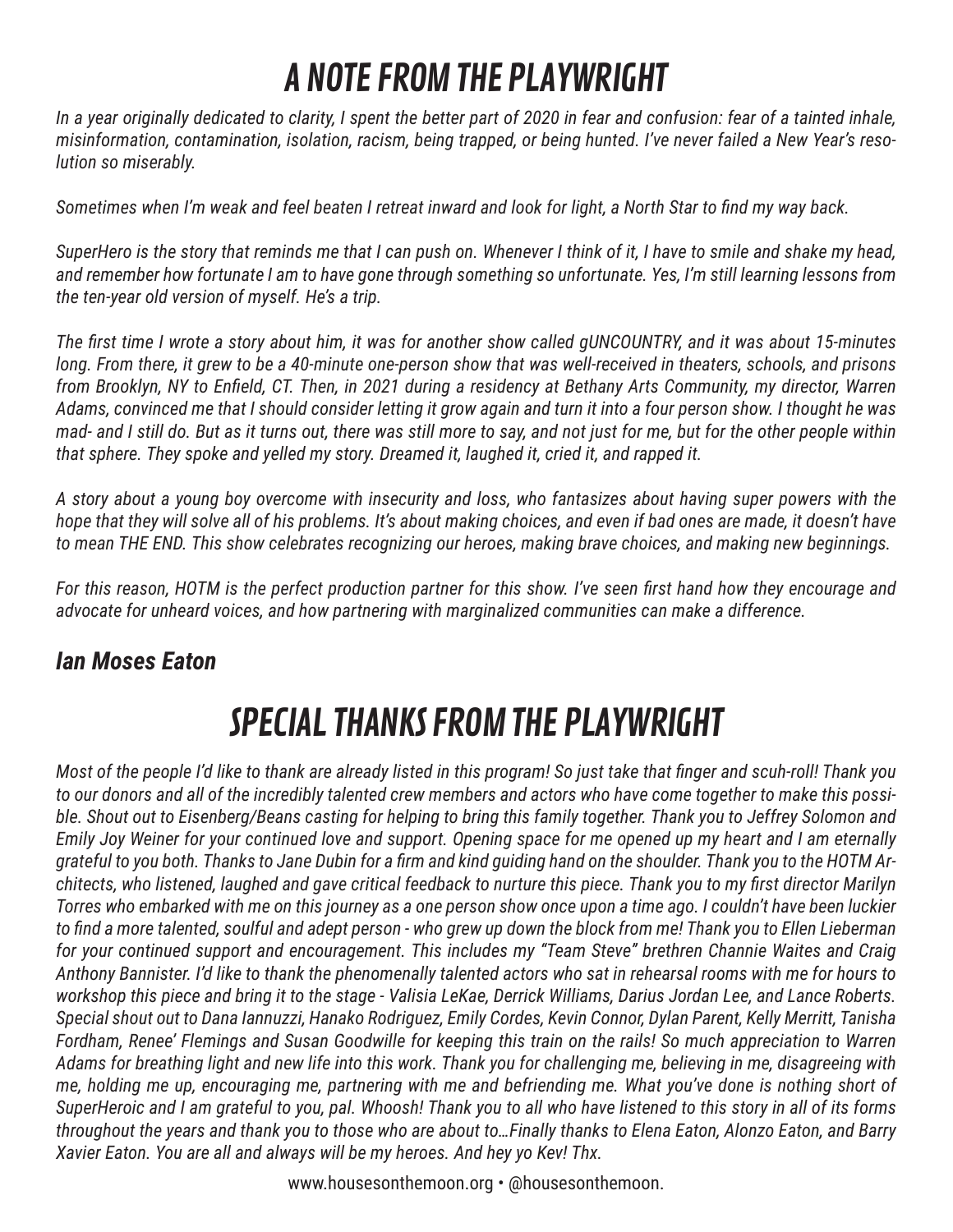### THANKS TO OUR GENEROUS DONORS!



ALPERN FAMILY FOUNDATION

## COLLEGIATE **CHURCHES**





## OF NEW YORK



Abigail Lewis Adam Rei Siegel Ahmad Bakrin Alan Zucker Amy Deutsch/Lillian Wetzel Amy Gottlieb/Ravi Ragbir Amy Lapes Andrew Ingkavet Anna Lank Anthony Moore Anthony Scialli Barbara Feldstein Barbara Marks Benoit Bolduc Beth Lenke Bill and Leslie Hammer Bill DeSimone Bob Ost Brenda Currin Brett Sirota/Stephen Lindsay Brian Cargo & Jennifer Isaacson Bronte Florian Carmen Dicent Carol Danoff Carrie Brody Catherine Cerulli Catherine Gropper Chad Austin Cheryl Wiesenfeld Chris Spencer Christine & John Mayer

Clare Pierson Claudia Zahn Cle' Cle' Dana Edell Daniel Chiplock Daniel Grasmeder Daniel Wasser Daryl Roth David & Sharyn Weiner David Arthur Bachrach David Lyons David Stamps Deborah Seidenberg Deborah Turney Debra Fowler Diana DiMenna Diana Feldman Diane Tasca Dina Janis Dori Berinstein Douglas Denoff Edward Maar Edward Prostak Eileen Weiss Elaine Lane Elizabeth Coplan Elizabeth Piccoli Elizabeth Snyder Emily Weiner Erin R Craig Gayla Morgan Gerald Slavet Gregory Rehner Hunter Arnold Iben Cenholt Ina Chadwick Iris Smith

Jack Lane Jacques Ohayon James Shearwood Jamie DeRoy Jamie Rose Jana Robbins Jane Dubin Janice Buzby Janice Willett Jayne Sherman Jeffrey Rosenstock Jennifer Jaruzelski Jenny & Jon Steingart Jeremy Handelman Jerry Mitchell Jessica Mayer Jim Kierstead JoAnn Mariano Joanna Underwood JoAnne Murray Joe Varca John Carroll John Yost Joseph C Forte/ Elizabeth Williams Joseph Nelms Josh Wallach Judith Daitsman Judith Manocherian Karen Kandel Karen Siff Exkorn Kathleen Conforti Kathleen Cooper-**McDermott** Kathleen Heim Kelli Lynn Harrison Ken Schur

Kenneth Waissman Kevin Benoit Kristen Rathbun Kyle Beckley/Dana Kuznetzkoff Lauren Reid Lee Schwartz Lee Seymour Lisa Rothe Lloyd Khaner Louis Morrell M Kilburg Reedy Maera Hagage Maurice Trauring Melissa Springs Merrie David Michael Bodeen Michael Moore Michael Uzzi Mimi Abrams Morris Eaves Nancy Gibbs Nancy Solomon Neal Rubinstein Nell Benjamin/ Laurence O'Keefe Nelle Nugent Nico Juber Noel MacDuffie Paul Kirby Paul Thomasset Penelope Crittenden Peter Dowling Peter Stern Philip Carrubba R.k. Greene Rachel Weinstein

Rashad Chambers Reade Fahs Rebecca Peterson Regina Gibson Richard Lappin Robert Christianson Robert Craig Robert Teich Roberto Cambeiro Rod Kaats Ron Simons Roseanne Phillips Rosemarie Lynch Roy Gabay Roy O'Neil Ruth Zowader Ryan Cupello Sanford Block Sanford Silverberg Sara Minnitti Scott Lupi/Jim Glaub Sherry Wright Stefan Schick Susan Connor Susan Levinson Susan Steiger Susanna Guzman Suzanne Niedland Theodore Hyatt Theresa Canada Tina Daley Tita Anntares Todd Porterfield Tom Kirdahy Victoria Bailey William Kaiser CJ ENM/Yoonha Choi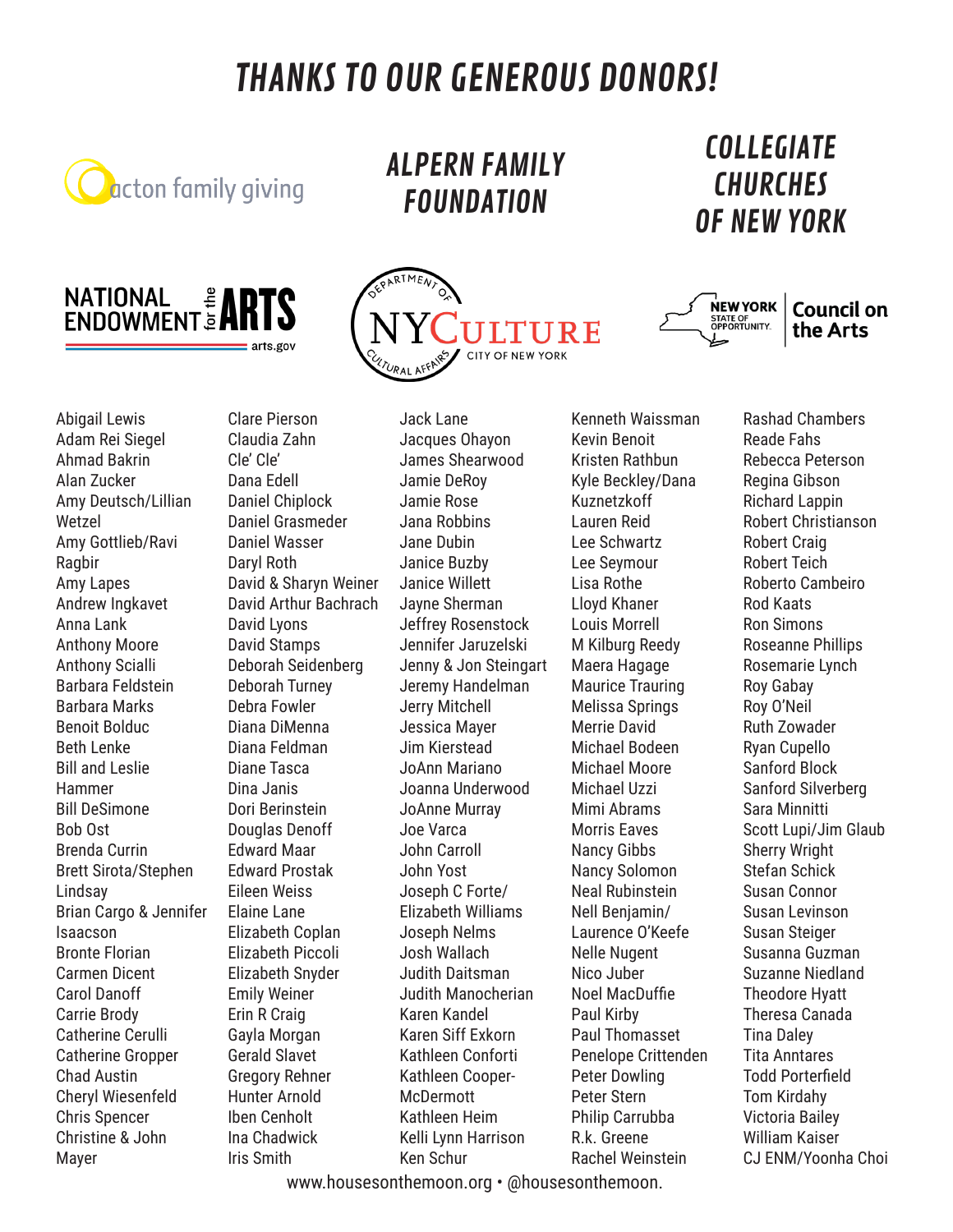## CAST

#### (IN ALPHABETICAL ORDER)

#### THERE WILL BE ONE TEN MINUTE INTERMISSION.

**SETTING:** Harlem 1979 & Harlem 1984

## WHO'S WHO IN THE CAST

**SJ HANNAH (Barry/Steven)** was last seen onstage at The Orlando Shakespeare Festival in *GTFOH*. Other productions include *On Striver's Row* (Metropolitan Playhouse), *The First Deep Breath* (National Black Theatre), M*eaningful Conversation* (New Light Theater Project), *Basement* (Shetler Studios), *Invisible Life*, *The Musical*, at the legendary Apollo Theater, and *The Lion King* (national tour). He dedicates this performance to his mom, the perfect fan. @sjyogi.

**VALISIA LEKAE (Mom)** is an award winning actress who has graced the Broadway stage in numerous Tony Nominated productions such as *The Three Penny Opera, 110 in the Shade, Ragtime and The Book of Mormon*. Her starring role as Diana Ross in *Motown the Musical* garnered her a Grammy Nomination, Tony Nomination, Theatre World Award, Drama League Nomination and an Outer Critics Circle nomination. Valisia won a Joseph Jefferson Award and was nominated for a Black Theatre Alliance Award for her portrayal of Sarah in *Ragtime* at the Drury Lane Theatre in Chicago. Off-Broadway Valisia starred as Lorraine Hansberry in *Sweet Lorraine* and *Almost Heaven, The John Denver Musical*. In 2020, Valisia Executive Produced & starred as Lorraine Hansberry in the virtual production of *Scenes From Sweet Lorraine* which was a benefit for Stand Up To Cancer and the Equity in the Arts & Culture Committee of the Brooklyn NAACP. Some of her regional credits include *Rock and Roll Man* (Lavern Baker), *Mark Twain's River of Song*, *Oklahoma* (Laurey), *Caroline or Change* (Emmie), *Dreamgirls* (Deena Jones), *Godspell* (Joanne), *Big River*  (Alice's Daughter) and *Little Shop of Horrors* (Chiffon), to which she was nominated for a Kevin Kline Award. She has toured with the USO and the National touring companies of *All Shook Up* (Lorraine) and *Mamma Mia* (Lisa). She has been a part of countless workshops and readings in the New York City area. Some of her television credits include CBS *FBI: Wanted, The Blacklist, Blue Bloods, Live at the Lincoln Center (Camelot)* and the *60th and 67th Annual Tony Awards*. Valisia is an ovarian cancer survivor and has been honored by the NOCC, OCRA and Look Good Feel Better. She also served as the spokesperson for the NOCC and has been the keynote speaker for cancer organizations across the country. Her journey has been featured in Elle.com, Vogue.com, Vanity Fair Magazine, Essence Magazine, Parade Magazine, USA Today, NY Times and many other publications. She has been honored three times by her alma mater, University of Tennessee, Knoxville. twitter/ instagram @valisialekae www.valisialekae.com

**JEORGE BENNETT WATSON (Pop)** is grateful for this opportunity to share this story with you. A recent graduate of The Atlantic Acting School 2020-2021 Evening Conservatory, Jeorge was last seen on stage in Delaware Rep's *The Crucible*, before that in The Huntington Theater Company's world premiere of Dan McCabe's *The Purists*, directed by Billy Porter. Previous to that in The Williamstown Theater Festival's world premiere of Jonathan Payne's *A Human Being, Of A Sort*, directed by Whitney White. Before that he was seen as *Gen. Löwenhielm* in the Off-Broadway world premiere of Rose Courtney's adaptation of *Babette's Feast*, directed by Karin Coonrod, at Theater At St. Clements. Other notable regional theater credits include *Fences, Antony And Cleopatra, The Royale, The Piano Lesson, The Bluest Eye, Jitney, stopkiss, The Great White Hope, Henry V, and Zooman & The Sign*. Notable TV credits include T*he Wire, Shameless, Luke Cage, For Life, & FBI:Most Wanted,* among many others. Jeorge is represented by Avalon Artists Group, RedLetterEntertainment, Innovative Artists, and CrawfordTalents.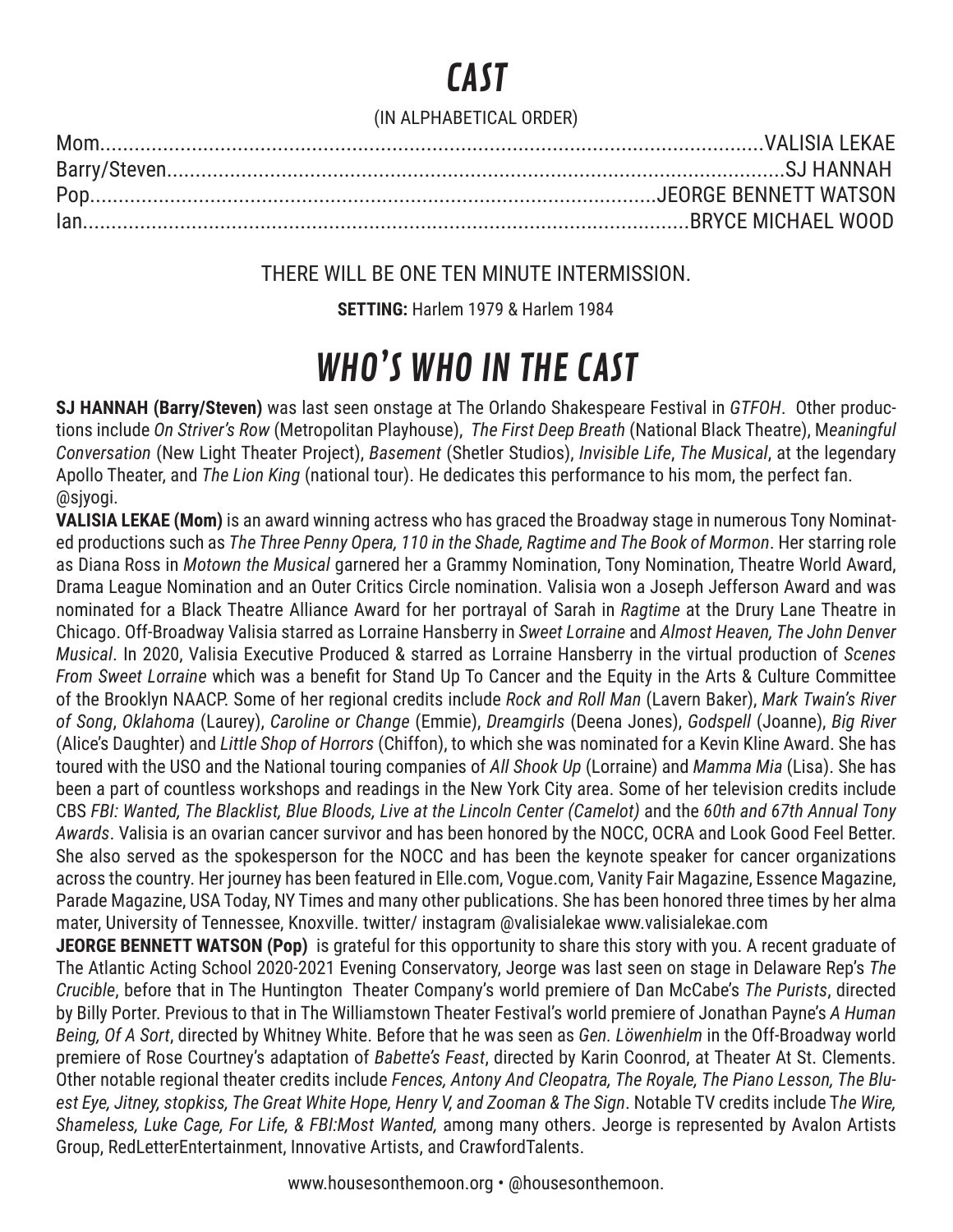## WHO'S WHO IN THE CAST

**BRYCE MICHAEL WOOD (Ian)** graduated from the University of Notre Dame with his Bachelors and was a Division–I Athlete for the Fighting Irish. Most recently he received his MFA in Acting from UCONN under the direction of Dale AJ Rose. His recent credits include, but aren't limited to: *King Lear* at Shakespeare & Co, *TopDog/Underdog* at Shakespeare & Co., *Glory* at the New School, *Othello* at the Brick Theater, *Gloria* at Asolo Repertory Theater, *The Royale* at The Hippodrome Theater, *Smart People* at both The Geva & Kitchen Theatre, *Welcome to Fear City* at the Contemporary American Theatre Festival, and *Row*, where he starred as Muhammed Ali at Goodspeed Opera House. While attending UCONN he was in a multitude of Connecticut Rep. Productions.

**IAN EATON (Playwright)** credits his enrichment in theater beginning at Harlem School of the Arts, studying voice, violin, and acting as a youngster. He continued studying acting at LaGuardia High School (Fame High) and graduated with a BFA in Acting from City College. He has appeared on television, with credits including *Law and Order* and HBO's *Oz*, independent films such as *Signs He Made at Home* portraying outsider artist Royal Robertson and has had the privilege of performing in national tours throughout the east coast. Theatrical roles include Charlie Parker in *Flight* at the Metropolitan Theatre, Esteban in *Day of the Kings* at INTAR, *Tara's Crossing* at The Lucille Lortel and *Othello* at The Clarion Theater. Has also spent 14 summers performing Shakespeare free of charge with Connecticut Free Shakespeare, and just completed an 8-week run of *Master Harold and the Boys* for the Arizona Theater Company to critical acclaim. Ian is a proud member of Only Make Believe, a non-profit organization that creates and performs interactive theater for children in hospitals and care facilities. He has been a dedicated member of Houses on the Moon's artistic family since 2005.

**WARREN ADAMS (Director)** is an award-winning South African born artist living in New York City. He is the Co-Founder and Artistic Director of the Black Theatre Coalition. Past projects include *Motown The Musical* (Broadway, US Tours, West End), Brandon Victor Dixon's *American Song Book* at Lincoln Center (Director), *Africa Straight Up* (Director), and Off-Broadway plays *All The Natalie Portmans, How I Learned To Drive, Oroonoko* and *Ruined* (Choreographer). Other notable credits include the opera *Magdalena* in Paris at the Theatre Du Chatelet, Disney's *Toy Story* The Musical and Nora Ephron's last film *Julie & Julia*. Warren co-founded the production company WalkRunFly and co-produced *Hedwig* and *Of Mice and Men* on Broadway. Adams has served as an Adjunct Professor at both Princeton University and NYU in the drama departments.

**LAWRENCE E MOTEN III [He/Him/His] (Set Design)** Broadway: *Chicken & Biscuits* (Circle In The Square); *What The Constitution Means to Me* (Broadway Associate). [Regional] *it's not a trip, it's a journey* (Round House), *Gem of The Ocean* (Portland Center Stage), *Trouble In Mind* (The Old Globe), *The West End* (Cincinnati Playhouse). Lecturer: Princeton. Member: USA 829. Motendesigns.com

**AMINA ALEXANDER (Lighting Design)** is a freelance lighting designer/assistant based in New York City. She has worked in many areas of lighting design from fashion, theatre, dance and live music for many years. Recently graduated from Western Illinois University with her MFA in lighting design, she has gone on to design shows for Colin Quinn's *The Last Best Hope* at the Lucille Lortel Theatre, Alex Edelman's *Just for Us* at the Cherry Lane Theatre/ Soho Playhouse and *Stick Fly* at St Louis Repertory Theatre just to name a few. She is the 21/22 Lighting Fellow with Black Theatre Coalition. She is grateful for this opportunity to be a part of this production and support this beautiful story. **MEGHAN E HEALEY (Costume Designer)** Recent work includes *Mr. Burns: A Post-Electric Play* (Wilma Theater), *Bundle of Sticks* (INTAR NYC), *peh-LO-tah* (Marc Bamuthi Joseph/MAPP Production/YBCA), and *Magic Fruit* (Cornerstone Theater Company). She has designed scenery, costumes, and puppets for dozens of world premiere productions around the US and Latin America. She has received HOLA and ACE awards for Costume Design, and was a Barrymore Award nominee in 2019. She is Chair of the Department of Drama, Theater, and Dance at Queens College CUNY.

**RONVÉ O'DANIEL (Sound Designer/Composer)** is making his Off-Broadway debut. His work has been produced at Eugene O'Neill National Music Theater Conference, Virginia Stage Company, NYU Tisch, as well as Theatreworks USA. He is the proud founder of Radiant Storytellers, LLC. Visit ronveodaniel.com for more info!

**JEVARES C. MYRICK (Sound Designer/Composer)** is making his Off-Broadway debut. Jevares has been featured in BroadwayWorld.com and Playbill.com. As an actor, he can be seen currently on Broadway in Tony Award winning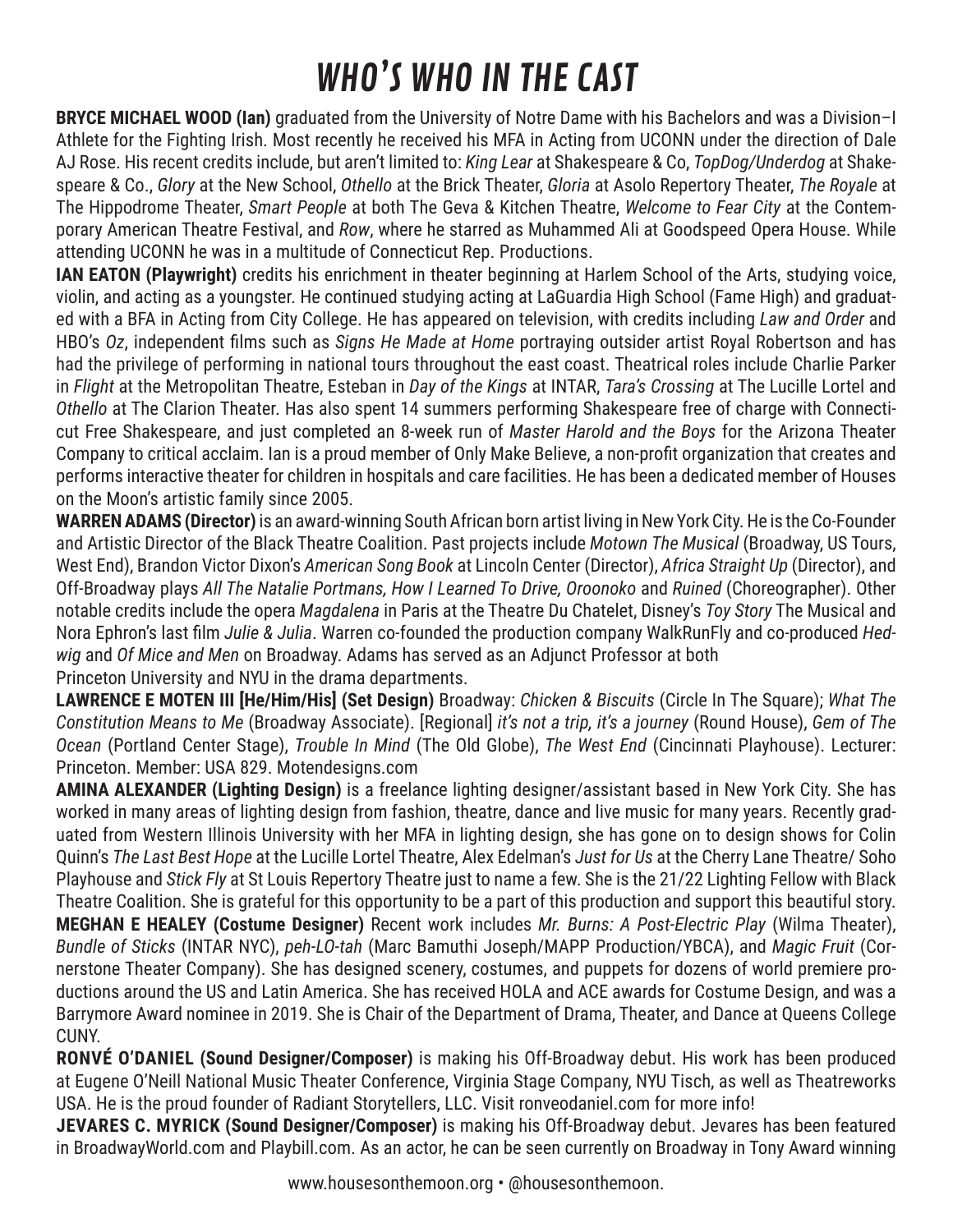## WHO'S WHO IN THE CAST

musical *The Book of Mormon* as a swing, understudy and dance captain.

**CAITLYN MURPHY (Props Designer)** is a New York-based props and scenic designer for theatre and film. Recent props credits: *Out of Time* (NAATCO/ The Public), *Stew* (P.73), *Where You Are Now*, *Georgia Mertching is Dead, Behind the Sheet* (EST), *White Chip* (59e59), *Porto* (WP Theater), *This Girl Laughs…* (ATC); Upcoming: *Snow In Midsummer* (CSC).

**RENEÉ FLEMINGS (Dramaturg)** Selected works: *Empty Spaces* (Quick Silver Theatre Co.) *Strange Weather*, (O'Neill *Finalist*, Reading: Roundabout Theatre Company (NYC), New Federal Theatre, *The Brotherhood*, *Scars* (Sam French Finalist), *The Jam*, (Genesis Festival; Workshop: The Blank Theatre); Libretto/ lyrics for Love Rose; Screenplay: The Brotherhood (Best Short Screenplay, Chain NYC Festival)

**DANA IANNUZZI (Associate Director)** is very excited to be part of the Superhero Team! She received a BA in Theatre Arts from Muhlenberg College. Select Directing Credits: *Cursed: The Musical* (Virtual Event), *tenderly* (Virtual Event), *Freedom Summer* (BWMT/NYMF) *Steel Magnolias* (Timberlake Playhouse), *TRIAL* (Vineyard Theatre). Thanks to WA for all your support and for always inviting me to the party. Endless love to her family. http://www.danaiannuzzi.com @thedanaiannuzzi

**ZACHARY SPITZER (Production Manager)** Previously with Houses on the Moon: *The Santa Closet, De Novo, Tara's Crossing*. Production Manager at NYU Skirball. In various capacities: *Angels in America* (Neil Simon Theater), *Assassins, Sunday in the Park with George*, *Little Shop of Horrors* (NY City Center), *Popesical* (FringeNYC). ZacharySpitzer. com

**HANAKO RODRIGUEZ (Production Stage Manager)** is a freelance theater professional with a passion for helping to bring to life new works written by underrepresented voices. Her recent New York credits include NYT Critic's Picks ATHENA (with The Hearth) and The Workshop (at HB Studios). She has worked on numerous Off and Off-Off Broadway projects including those with The Fire This Time Festival, National Black Theatre, Two Headed Rep, The Bushwick Starr, horsetrade, WWTNS?, HERE Arts, and La Mama ETC.

**DYLAN MARIE PARENT (Company Manager, COVID Safety Monitor)** is grateful to be part of the SuperHero team. She has worked with Houses on Moon on *De Novo, gUN COUNTRY, The Santa Closet*, and *Shared Sentences* as well as their gala, AMPLIFY, in 2020 and 2021.

**KELLY MERRITT (Assistant Stage Manager)** Broadway: *The Inheritance, Hillary and Clinton, The Ferryman, The Boys in the Band*. Off-Broadway: *Slave Play*. Regional: *Soft Power, Bright Star, Archduke, Zoot Suit* (CTG), *A Funny Thing […]* (Geffen Playhouse), *Born for This* (Broad Stage). Love to her family for their never-ending encouragement and support.

**TANISHA FORDHAM (Assistant Director)** Jesus, Mama-Zoob, Monkey… We did it! Writer. Director. Performer. Producer. Broadway: (Associate Director) *Company*. Off Broadway: (Writer/Performer/ Producer/Director) *12 Mo' Angry Men.* Upcoming; Off Broadway: *TaNisha Fordham The EGOT.* Narrative Feature Film: *Go Black Boy Fly*. Co-producer 2018 Oscar nominated: *My Nephew Emmett*. I love collaboration and community work, reach out: www.enlightenedvisions.org

**Houses on the Moon Theater Company (HOTM)** whose work has been hailed as "potent" and "powerful" (The New York Times), was founded in 2001 with a mission to dispel ignorance and isolation through the theatrical amplification of unheard voices. Through creative workshops, original performances, post-show conversations and accessible ticketing, HOTM brings communities together through the public sharing of their untold stories. Community partnerships and extensive interviews with people about their lives are at the core of Houses' development process. The company works towards their goals through the development of new work with community partners, and by reaching a representative audience.



**The Sheen Center,** a project of the Archdiocese of New York, is a forum to highlight the true, the good, and the beautiful. At the Sheen Center, we seek to deepen, explore, challenge, and stimulate **CENTER** good, and the beatholic and non-Catholic alike, intellectually, artistically, and spiritually.